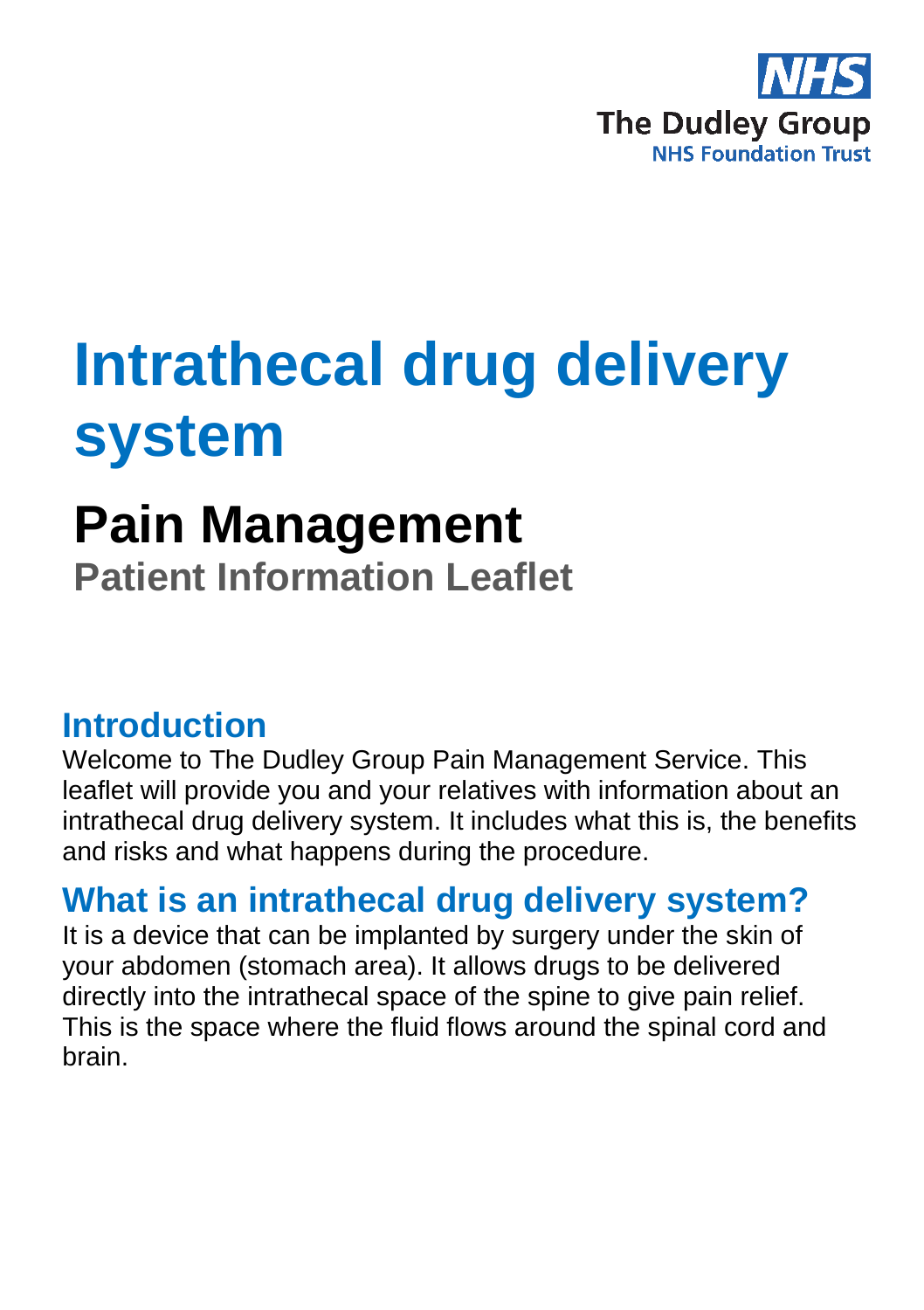An intrathecal drug delivery system is made up of the following parts:

- The catheter through which the drugs are delivered from a pump to the spine. This is a small, soft tube connected to the pump at one end and the other end is placed in the intrathecal space.
- The pump  $-$  this is a round, metal device that stores and releases set amounts of medication into the intrathecal space through the catheter.

It is about one to two centimetres (half to one inch) thick and about seven and a half centimetres (three inches) in diameter. It weighs about 170 grams (six ounces). It is made of titanium which is a light, medical grade metal. The volume of drugs that can be contained in the pump depends on the model of pump implanted.

The insertion of an intrathecal drug delivery system is a reversible procedure. Therefore it can be taken out, if needed, without causing damage to your spine or spinal cord.

You will already have had trials and discussions about whether this type of pain management is suitable for you and will be on the waiting list for this type of treatment.

### **How are the drugs put in?**

The drugs are injected into the pump through your skin via a filling entrance in the centre of the pump, using specific refill kits designed for this purpose. Each implant has its own refill kit.

You will need to visit the hospital at regular intervals for the implant to be refilled. How often you have to do this will depend on the type and strength of medication you are having and the make of pump.

#### **What are the benefits?**

The spinal cord can be likened to a highway for pain signals travelling to the brain, where the feeling of pain is experienced by the body. The medication goes straight to the site of action in the spinal cord, where the pain signals travel.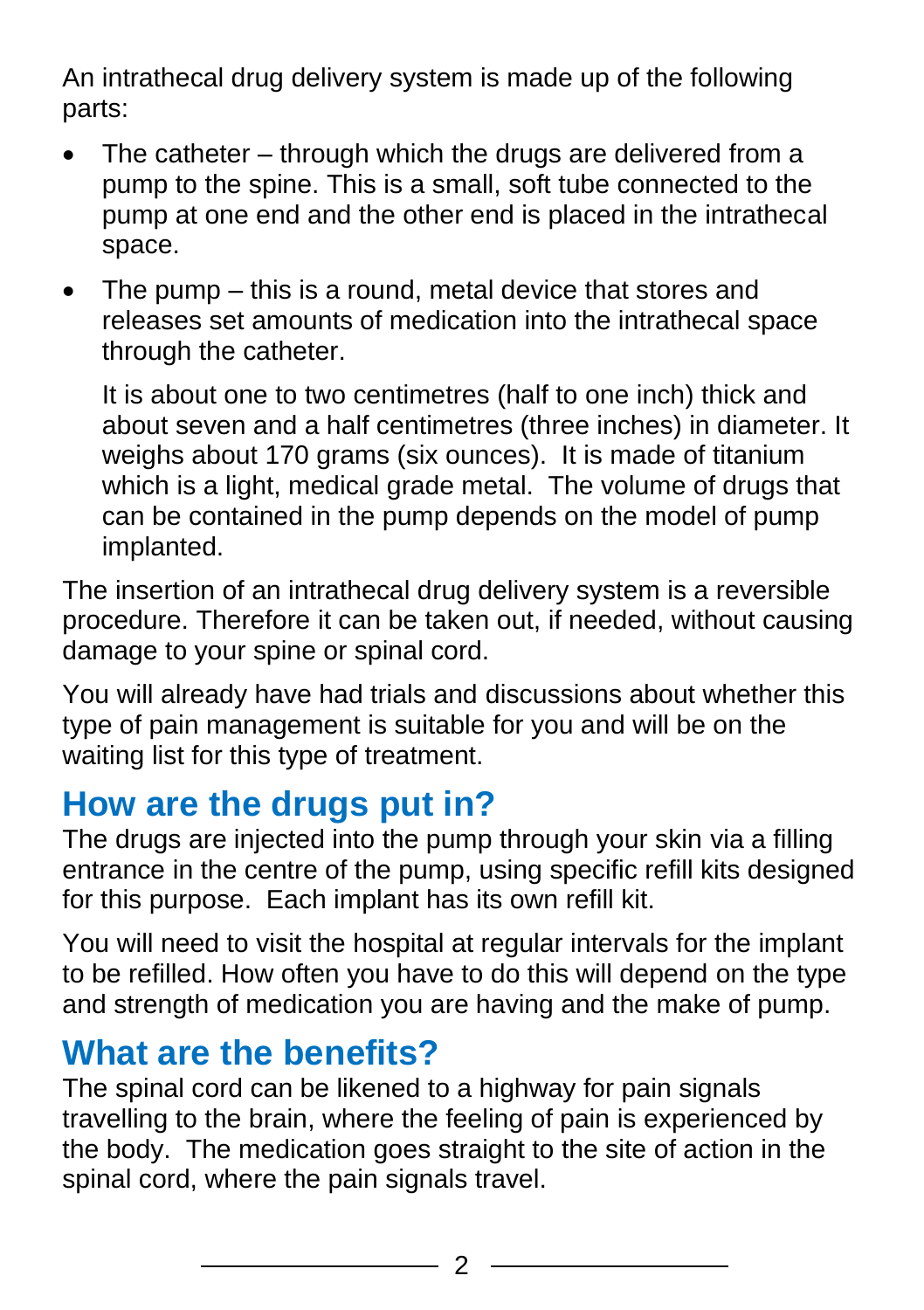Therefore, this type of system offers some people significant pain control with much lower doses of medication than they would normally take orally (by mouth). This can minimise the side effects that you often experience with tablets.

## **What are the risks?**

As with any surgical procedure, the insertion of an intrathecal drug delivery system has some risks. It is important that we make you aware of these.

#### **Risks of having a general anaesthetic**

- Reaction to the anaesthetic drugs used to put you to sleep.
- Chest infection after the procedure. This is more likely if you smoke.
- A heart attack.

#### **Risks of the intrathecal drug delivery system**

- Infection this can be just around the operation site or throughout your body. If the infection is throughout your body, it can cause meningitis.
- Bleeding.
- An abnormal collection of blood outside a blood vessel if you have a lot of bleeding. This is known medically as a haematoma.
- Headache.
- Problems with the implant system itself.
- Spinal cord injury.
- Drug-related side effects including sleepiness, constipation, upset stomach.
- Weight increase which, although small, may be noticeable.
- Decreased sex drive occasionally patients who have these types of medication have reported problems with sexual function and a reduced sex drive. This is due to medication and if the medication is stopped, it should no longer be a problem.
- Allergic reactions.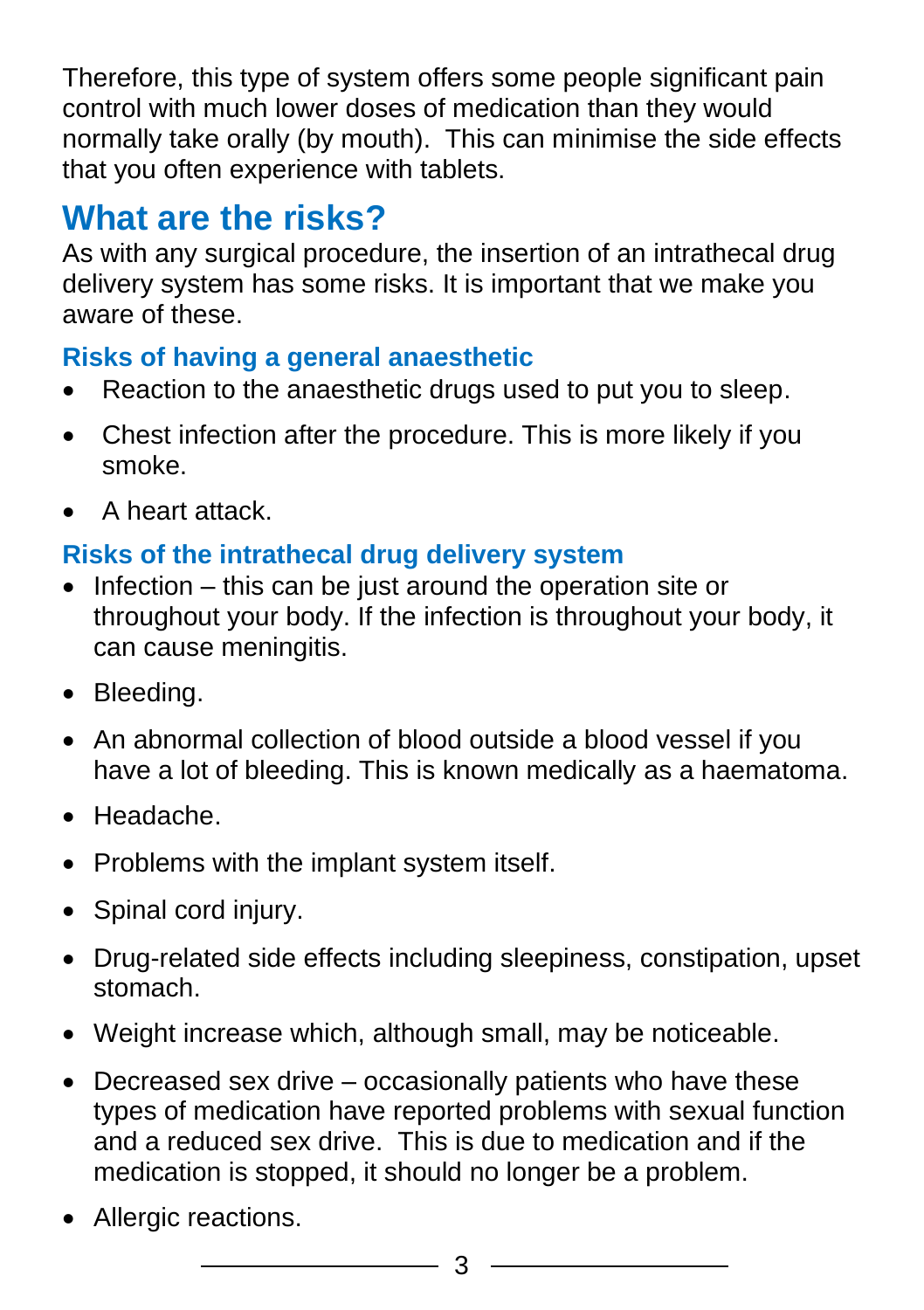- Failure to relieve the pain.
- Paralysis.
- Increased or new pain at the implant site.
- The catheter may move or become blocked.

Although every effort is made to minimise the risk of this procedure, we cannot guarantee that you will not have any of these side effects.

#### **X-ray precautions:**

- The procedure uses X-rays and these use a small amount of radiation which may add slightly to the normal risk of cancer.
- Every effort is made to keep radiation doses low. The amount of radiation you are exposed to during the procedure is the equivalent to between a few months and a few years of exposure to natural radiation from the environment.

For more information visit: [https://www.gov.uk/government/publications/medical-radiation](https://www.gov.uk/government/publications/medical-radiation-patient-doses/patient-dose-information-guidance)[patient-doses/patient-dose-information-guidance](https://www.gov.uk/government/publications/medical-radiation-patient-doses/patient-dose-information-guidance)

**Female patients – due to the use of X-rays during the procedure, you must tell us if you are or might be pregnant before you come for the procedure. If you are not sure, we will offer you a pregnancy test.**

## **What are the alternatives?**

You do not have to have this procedure and your consultant will discuss alternative treatments with you appropriate to your condition. If you prefer, you can continue to take painkilling medication without having any other treatment.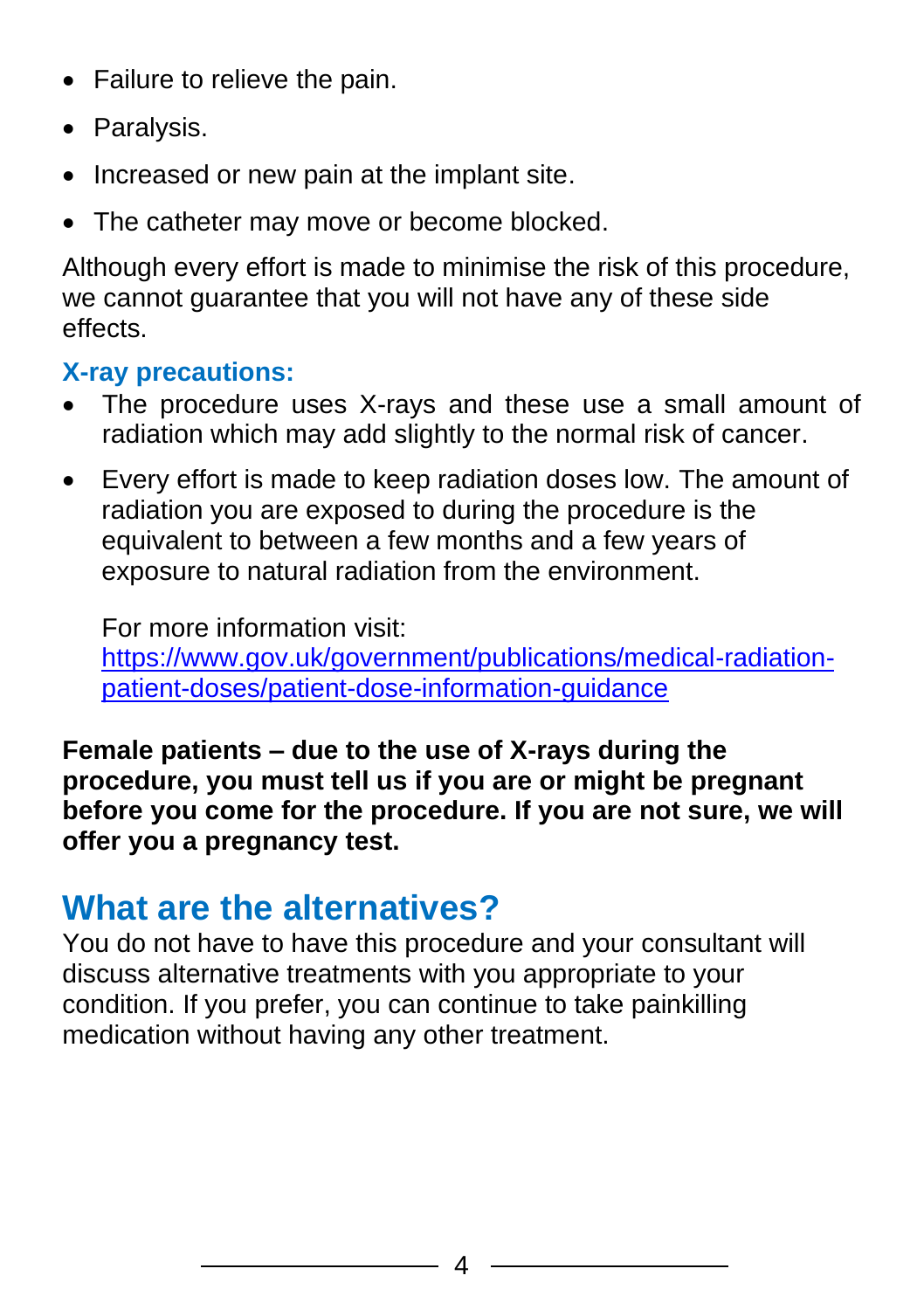#### **How is the procedure carried out?**

The first stage involves inserting the catheter into the intrathecal space, using X-rays to guide the surgeon to the exact area. This is carried out using a local anaesthetic to numb the area so you will be awake during the procedure.

Once the catheter is in the correct place and secured, we will give you a general anaesthetic for the second part of procedure, so you will be asleep.

During this part, the surgeon makes a cut into the skin in your stomach area (abdomen). The surgeon forms a pocket to take the pump. It is usually two to three centimetres deep.

The pump and intrathecal catheter are linked by a supply catheter. This is tunnelled underneath your skin from your back to the pump in your abdomen.

Once the pump pocket is ready and the catheter is connected to the pump, the wounds are closed with surgical staples. These are usually removed one week later.

#### **How long will I be in hospital?**

You will be in hospital for about a week.

## **What happens after surgery?**

It is quite normal to have pain after this type of procedure in both your back and abdomen. Bruising is common. You may have discomfort for up to six weeks.

It is important to remember that the system will not relieve this pain as it is from surgery. Therefore, you will need to take other pain relief (always read the label; do not exceed the recommended dose).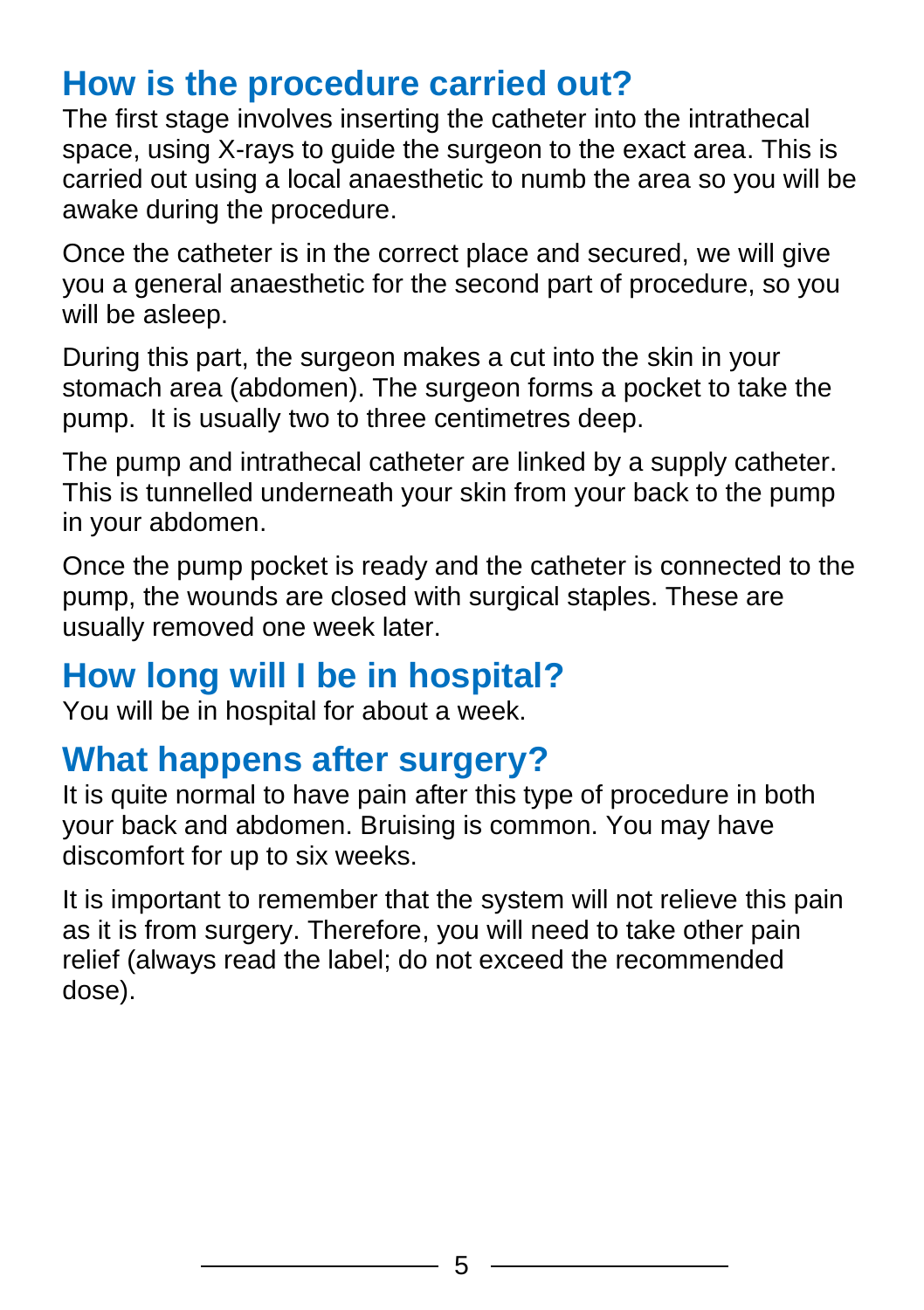### **What should I do at home?**

At home you should gradually increase your level of activity. It is advisable to have someone with you for the first few weeks after your procedure as you gradually build up your activity. **Do not** take up any new exercise or do exercise you are not used to. **Avoid overdoing it too soon.**

Remember to have correct posture at all times. Avoid lifting heavy objects and twisting your body round, always face the object that you need.

If you do not do any exercise to improve your general fitness and well-being, you may not feel any major benefit from this treatment. Please remember, this treatment only manages your symptoms; it is not a cure for your pain.

#### **Follow up**

We will ask you to come back to see members of the pain team about three to four weeks after the procedure to see how you are getting on.

A representative from the implant company may also get in touch with you. For some systems, they are the first place to call if you have a problem with the function of the system. For any other problems, contact the pain management team.

### **What if I have problems?**

You can contact the clinical nurse specialists in the pain management team (9am to 5pm, Monday to Friday) by:

- Calling **01384 244735** and leaving a message on the answerphone or
- Ringing the switchboard number 01384 456111 below and asking them to bleep the number 5064.

Out of these hours, you will need to contact your GP or NHS 111.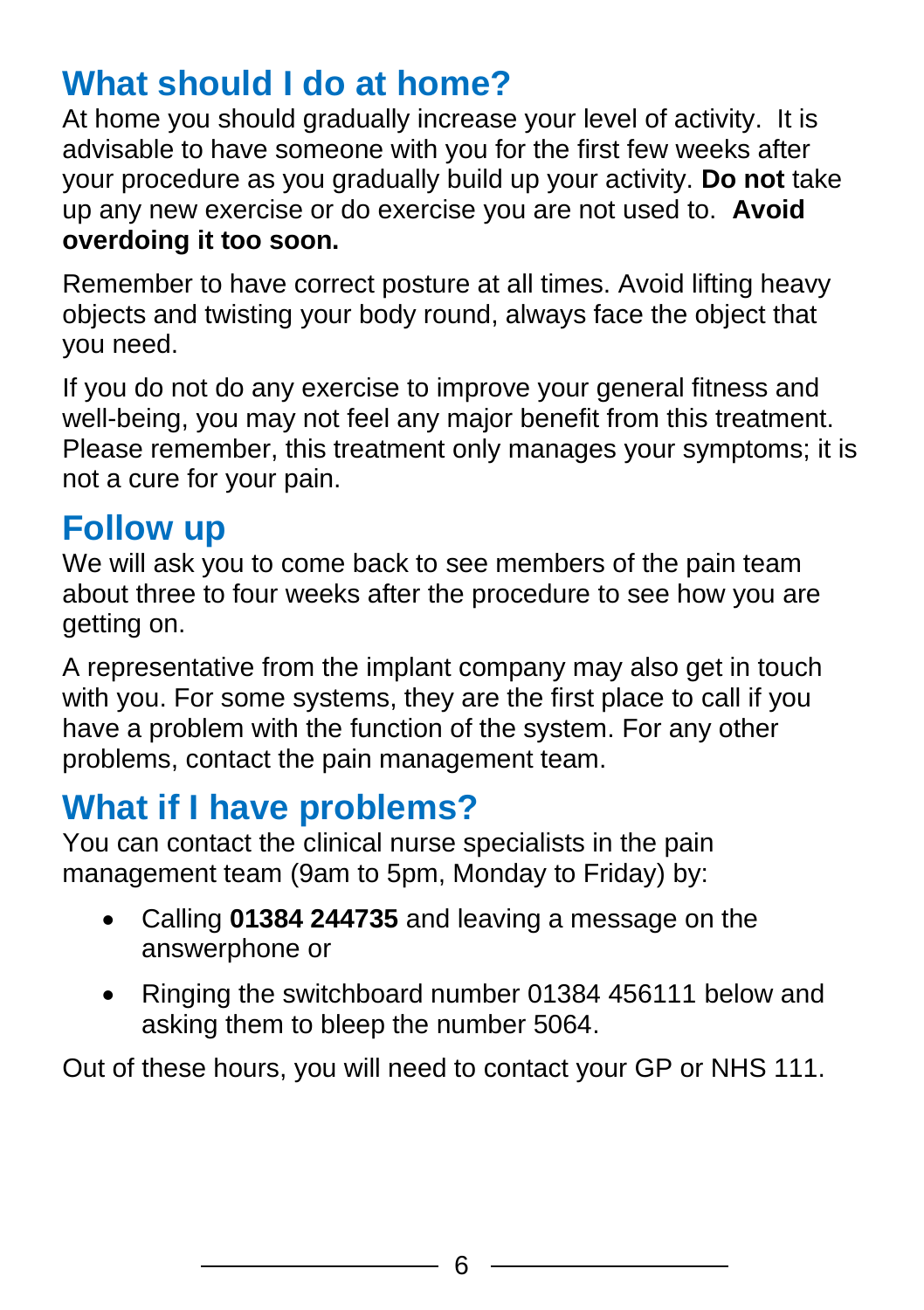### **Can I find out more?**

The following website has more information on intrathecal drug delivery systems:

#### **The British Pain Society**

[https://www.britishpainsociety.org/british-pain-society](https://www.britishpainsociety.org/british-pain-society-publications/patient-publications/)[publications/patient-publications/](https://www.britishpainsociety.org/british-pain-society-publications/patient-publications/)

If you have any questions, or if there is anything you do not understand about this leaflet, please contact:

Clinical nurse specialists in pain management on 01384 244735 or ring the switchboard number and ask them to bleep the number 5064 (9am to 5pm, Monday to Friday)

Russells Hall Hospital switchboard number: 01384 456111

**This leaflet can be downloaded or printed from:** http://dgft.nhs.uk/services-and-wards/pain-management/patientinformation-leaflets/

If you have any feedback on this patient information leaflet, please email dgft.patient.information@nhs.net